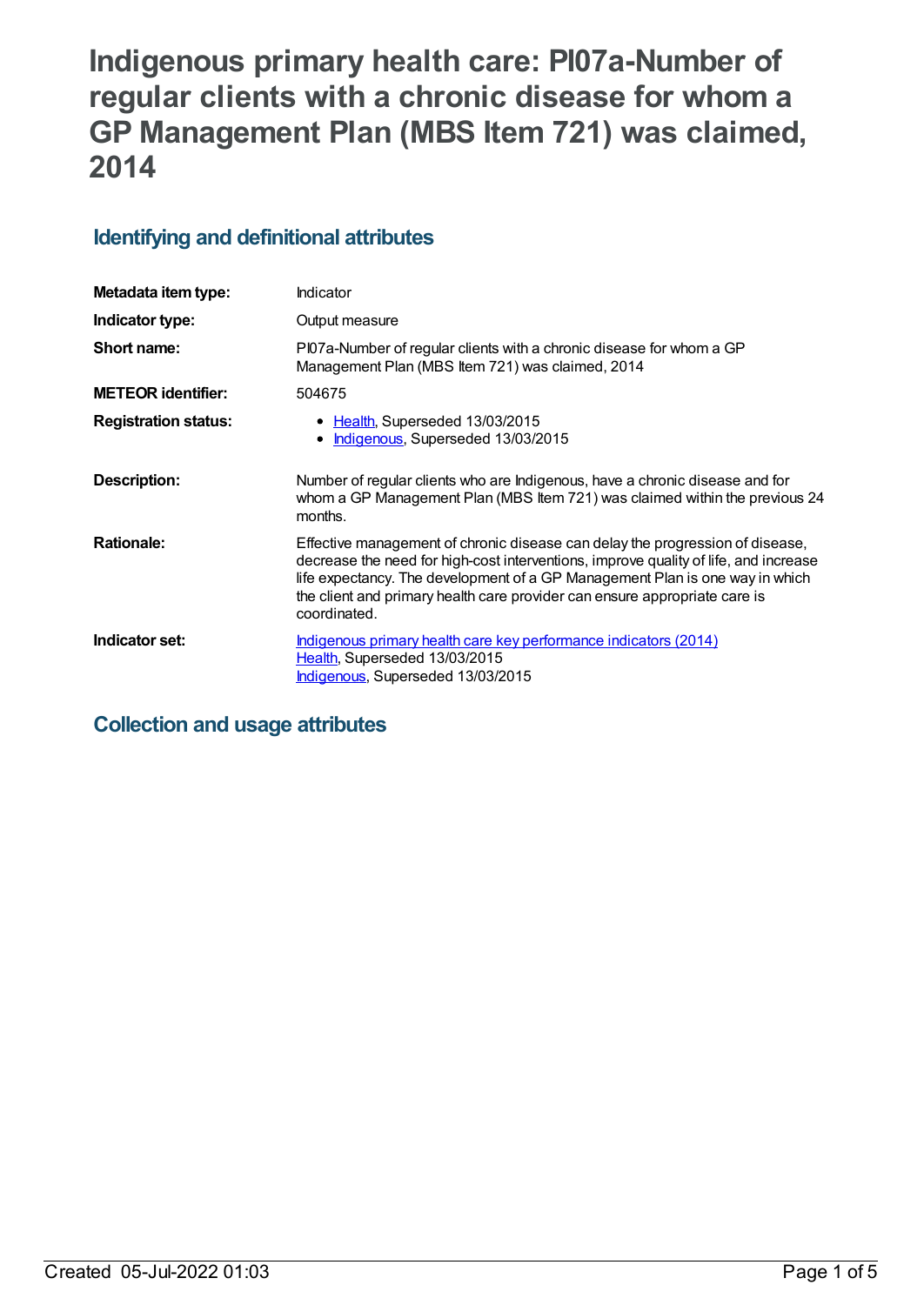| <b>Computation description:</b> | Count of regular clients who are Indigenous, have a chronic disease and for<br>whom a GP Management Plan (MBS Item 721) was claimed within the previous 24<br>months.                                                                                                                                                                                                                   |
|---------------------------------|-----------------------------------------------------------------------------------------------------------------------------------------------------------------------------------------------------------------------------------------------------------------------------------------------------------------------------------------------------------------------------------------|
|                                 | 'Regular client' refers to a client of an OATSIH-funded primary health care service<br>(that is required to report against the Indigenous primary health care key<br>performance indicators) who has an active medical record; that is, a client who has<br>attended the OATSIH-funded primary health care service at least 3 times in 2<br>years.                                      |
|                                 | GP Management Plan (MBS Item 721): The Chronic Disease Management<br>(CDM) Medicare items on the Medicare Benefits Schedule (MBS) enable GPs to<br>plan and coordinate the health care of patients with chronic or terminal medical<br>conditions (Department of Health and Ageing 2011). GP Management Plans, for<br>the purpose of this indicator, are defined in the MBS (Item 721). |
|                                 | Presented as a number.                                                                                                                                                                                                                                                                                                                                                                  |
|                                 | Calculated separately for each chronic disease type:                                                                                                                                                                                                                                                                                                                                    |
|                                 | A) Type II diabetes                                                                                                                                                                                                                                                                                                                                                                     |
|                                 | Exclude Type I diabetes, secondary diabetes, gestational diabetes mellitus (GDM),<br>previous GDM, impaired fasting glucose, impaired glucose tolerance.                                                                                                                                                                                                                                |
|                                 | B) Cardiovascular disease                                                                                                                                                                                                                                                                                                                                                               |
|                                 | C) Chronic obstructive pulmonary disease                                                                                                                                                                                                                                                                                                                                                |
|                                 | D) Chronic kidney disease                                                                                                                                                                                                                                                                                                                                                               |
|                                 | At this stage, this indicator is only calculated for Type II diabetes as currently this<br>is the only relevant chronic disease type with an agreed national definition.                                                                                                                                                                                                                |
| <b>Computation:</b>             | Numerator only                                                                                                                                                                                                                                                                                                                                                                          |
| <b>Numerator:</b>               | Calculation A: Number of regular clients who are Indigenous, have Type II<br>diabetes and for whom a GP Management Plan (MBS Item 721) was claimed<br>within the previous 24 months.                                                                                                                                                                                                    |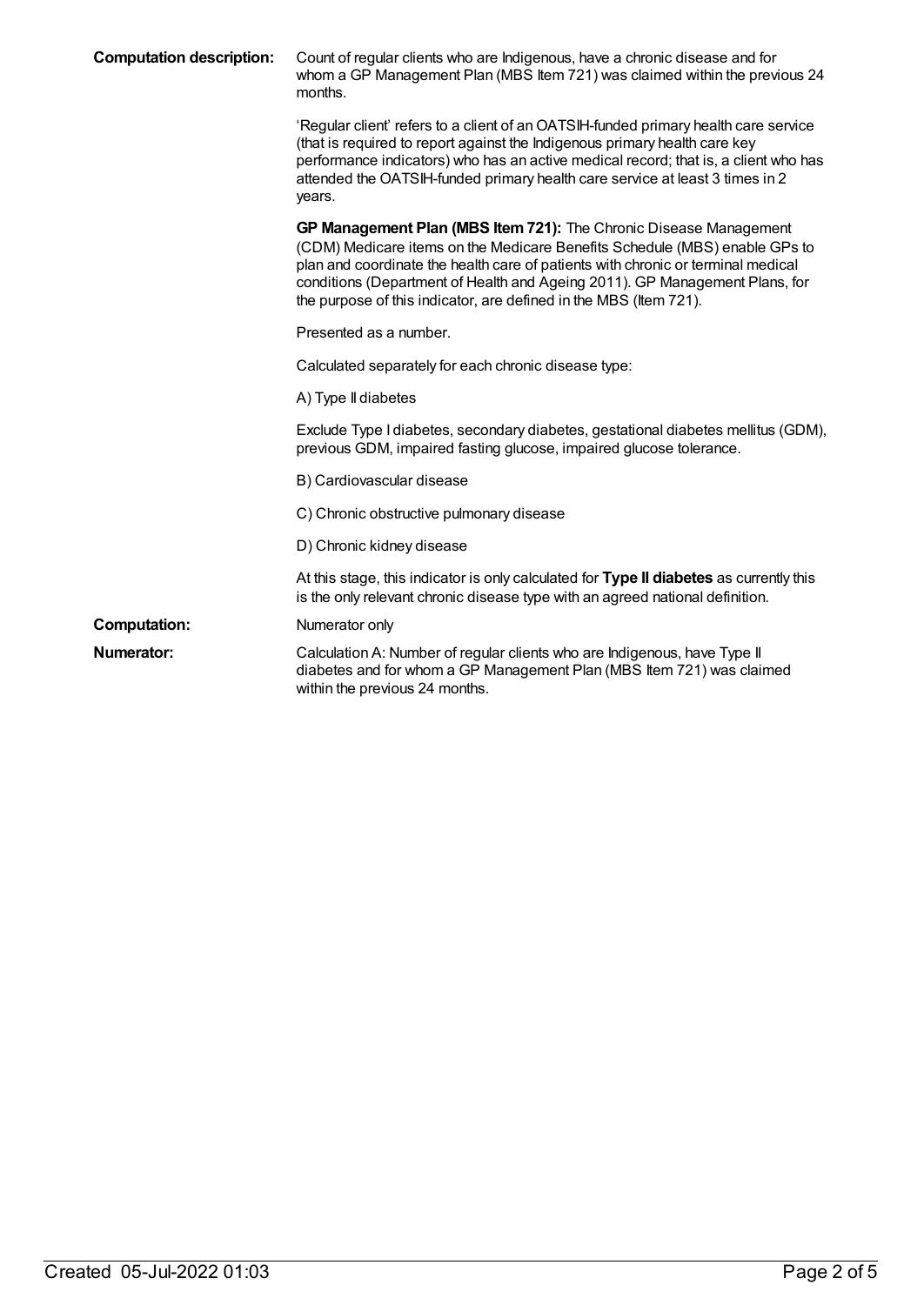[Person—diabetes](https://meteor.aihw.gov.au/content/270194) mellitus status, code NN

**Data Source**

[Indigenous](https://meteor.aihw.gov.au/content/430643) primary health care data collection

**NMDS / DSS**

[Indigenous](https://meteor.aihw.gov.au/content/504325) primary health care DSS 2014-15

**Guide for use**

Type II diabetes only.

#### **Data Element / Data Set**

[Person—Indigenous](https://meteor.aihw.gov.au/content/291036) status, code N

**Data Source**

[Indigenous](https://meteor.aihw.gov.au/content/430643) primary health care data collection

**NMDS / DSS**

[Indigenous](https://meteor.aihw.gov.au/content/504325) primary health care DSS 2014-15

#### **Data Element / Data Set**

[Person—regular](https://meteor.aihw.gov.au/content/436639) client indicator, yes/no code N

**Data Source**

[Indigenous](https://meteor.aihw.gov.au/content/430643) primary health care data collection

**NMDS / DSS**

[Indigenous](https://meteor.aihw.gov.au/content/504325) primary health care DSS 2014-15

### **Data Element / Data Set**

Person-GP [Management](https://meteor.aihw.gov.au/content/504966) Plan (MBS Item 721) indicator, yes/no code N

**Data Source**

[Indigenous](https://meteor.aihw.gov.au/content/430643) primary health care data collection

**NMDS / DSS**

[Indigenous](https://meteor.aihw.gov.au/content/504325) primary health care DSS 2014-15

#### **Disaggregation:** 1. Sex:

a) Male

b) Female

2. Age: a) 0-4 years b) 5-14 years c) 15-24 years d) 25-34 years e) 35-44 years f) 45-54 years g) 55-64 years h) 65 years and over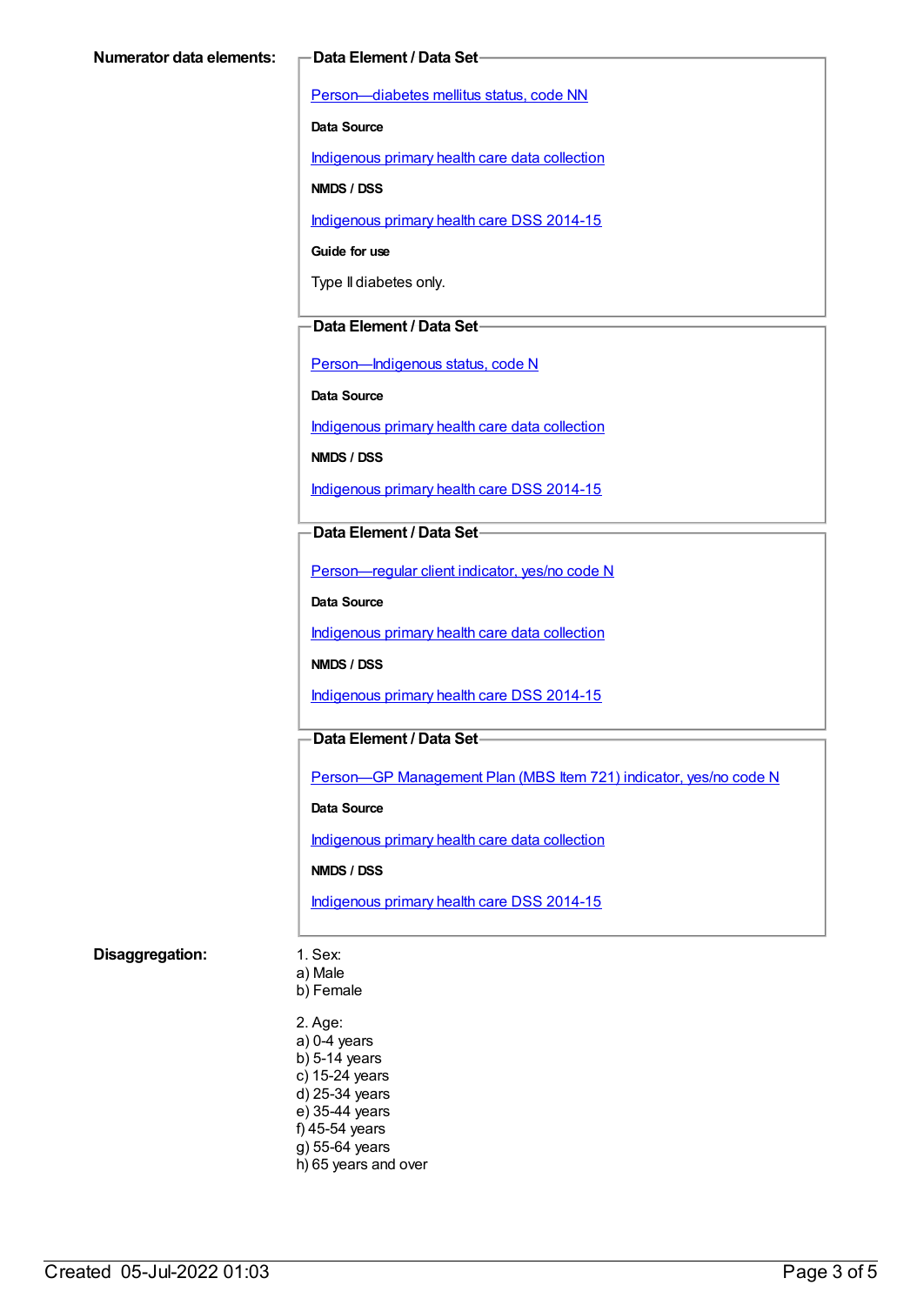#### **Data Element / Data Set**

[Person—sex,](https://meteor.aihw.gov.au/content/287316) code N

**Data Source**

[Indigenous](https://meteor.aihw.gov.au/content/430643) primary health care data collection

**NMDS / DSS**

[Indigenous](https://meteor.aihw.gov.au/content/504325) primary health care DSS 2014-15

## **Data Element / Data Set**

[Person—age,](https://meteor.aihw.gov.au/content/303794) total years N[NN]

**Data Source**

[Indigenous](https://meteor.aihw.gov.au/content/430643) primary health care data collection

**NMDS / DSS**

[Indigenous](https://meteor.aihw.gov.au/content/504325) primary health care DSS 2014-15

## **Representational attributes**

| <b>Indicator conceptual framework</b> |        |
|---------------------------------------|--------|
| Unit of measure:                      | Person |
| Data type:                            | Real   |
| <b>Representation class:</b>          | Count  |

| Framework and | Continuous |
|---------------|------------|
| dimensions:   |            |

## **Data source attributes**

**Data sources: Data Source** [Indigenous](https://meteor.aihw.gov.au/content/430643) primary health care data collection **Frequency** 6 monthly **Data custodian** Australian Institute of Health and Welfare.

## **Accountability attributes**

|                      | <b>Further data development</b> / Further work is required to reach agreement on national definitions for other chronic |
|----------------------|-------------------------------------------------------------------------------------------------------------------------|
| collection required: | diseases including cardiovascular disease, chronic obstructive pulmonary disease                                        |
|                      | and chronic kidney disease.                                                                                             |

## **Source and reference attributes**

| <b>Submitting organisation:</b> | Australian Institute of Health and Welfare |
|---------------------------------|--------------------------------------------|
|                                 |                                            |

Department of Health